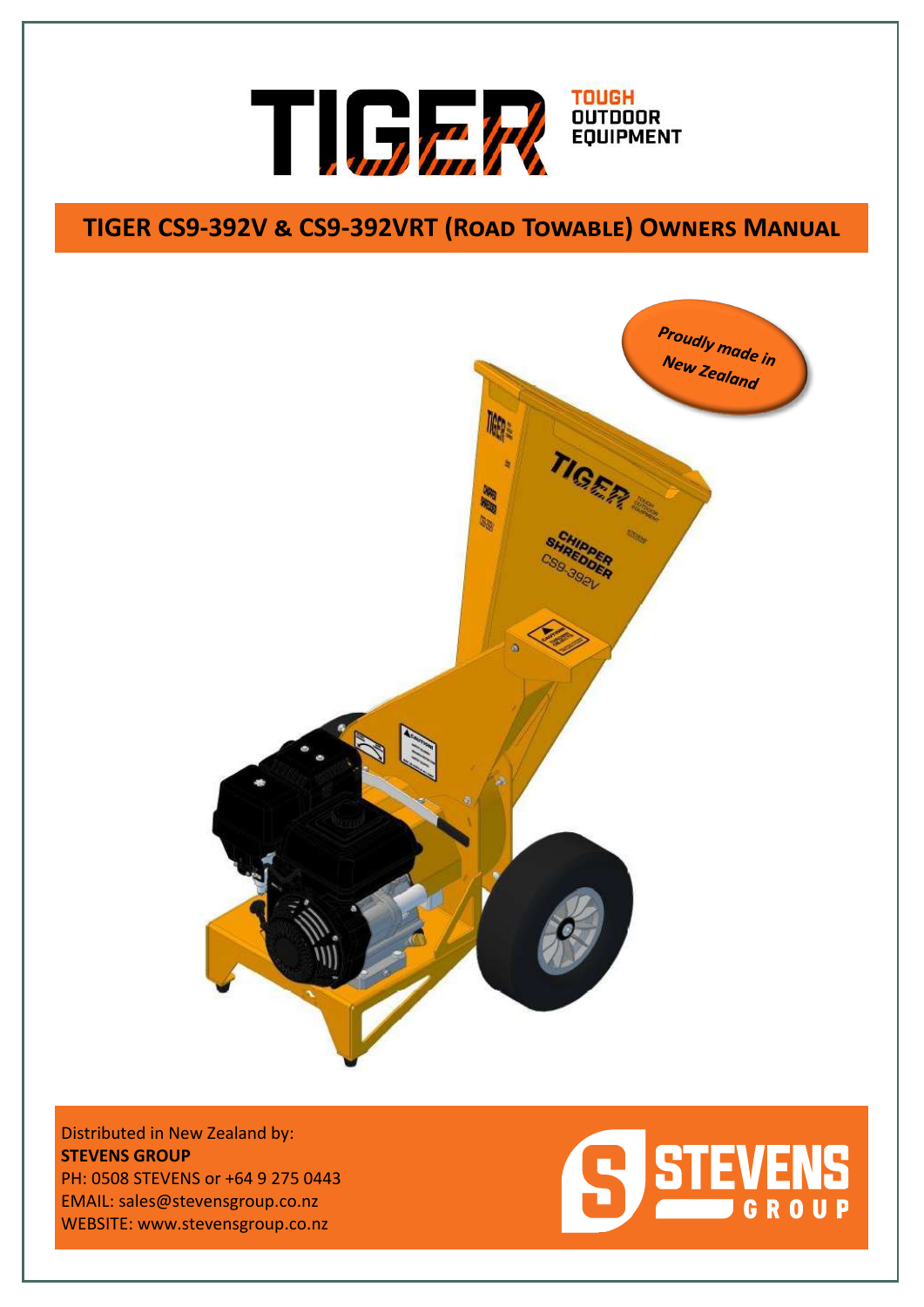# **Table of Contents**

| 3<br>Fuelling your Chipper Shredder<br><b>Tyre Pressure</b><br>3<br><b>Engine Servicing</b><br>3<br>Assembly Instructions<br>4<br>Assembly Diagram<br>4<br><b>SAFETY</b><br>Intended uses of Machine<br>5<br><b>Operator Competency</b><br>5<br><b>Safe Operating Procedures</b><br>5<br>Identifying Hazards & Risks<br>6<br><b>OPERATION</b><br>6<br><b>Starting Procedure</b><br>Shutdown Procedure<br>6<br>$6 - 7$<br>Operation<br><b>MAINTENANCE</b><br>Service & Maintenance Schedule<br>8<br>Chipper Blade Re-Sharpening<br>$8-9$<br>Shredder Knife Maintenance<br>9<br>Anvil Adjustment<br>9<br><b>Wear Parts</b><br>10<br>Specifications<br>11<br><b>Blade &amp; Anvil Diagrams</b><br>12<br>$13 - 15$<br>Belt Tension & Replacement<br><b>TIGER CHIPPER SHREDDER WARRANTY</b><br>16<br>Exclusions<br>Limitations<br>17<br><b>Machine Warranty Period</b><br>17<br><b>Contact Details</b><br>17<br><b>COMMISSIONING CHECK LIST &amp; REGISTRATION</b><br><b>Trouble Shooting</b><br>18<br>Machine and Engine Registration<br>18<br><b>Commissioning Checklist</b><br>18<br><b>Accessory Guide</b><br>19 | <b>RECEIVING YOUR TIGER CHIPPER SHREDDER</b> | Page No. |
|-----------------------------------------------------------------------------------------------------------------------------------------------------------------------------------------------------------------------------------------------------------------------------------------------------------------------------------------------------------------------------------------------------------------------------------------------------------------------------------------------------------------------------------------------------------------------------------------------------------------------------------------------------------------------------------------------------------------------------------------------------------------------------------------------------------------------------------------------------------------------------------------------------------------------------------------------------------------------------------------------------------------------------------------------------------------------------------------------------------------|----------------------------------------------|----------|
|                                                                                                                                                                                                                                                                                                                                                                                                                                                                                                                                                                                                                                                                                                                                                                                                                                                                                                                                                                                                                                                                                                                 |                                              |          |
|                                                                                                                                                                                                                                                                                                                                                                                                                                                                                                                                                                                                                                                                                                                                                                                                                                                                                                                                                                                                                                                                                                                 |                                              |          |
|                                                                                                                                                                                                                                                                                                                                                                                                                                                                                                                                                                                                                                                                                                                                                                                                                                                                                                                                                                                                                                                                                                                 |                                              |          |
|                                                                                                                                                                                                                                                                                                                                                                                                                                                                                                                                                                                                                                                                                                                                                                                                                                                                                                                                                                                                                                                                                                                 |                                              |          |
|                                                                                                                                                                                                                                                                                                                                                                                                                                                                                                                                                                                                                                                                                                                                                                                                                                                                                                                                                                                                                                                                                                                 |                                              |          |
|                                                                                                                                                                                                                                                                                                                                                                                                                                                                                                                                                                                                                                                                                                                                                                                                                                                                                                                                                                                                                                                                                                                 |                                              |          |
|                                                                                                                                                                                                                                                                                                                                                                                                                                                                                                                                                                                                                                                                                                                                                                                                                                                                                                                                                                                                                                                                                                                 |                                              |          |
|                                                                                                                                                                                                                                                                                                                                                                                                                                                                                                                                                                                                                                                                                                                                                                                                                                                                                                                                                                                                                                                                                                                 |                                              |          |
|                                                                                                                                                                                                                                                                                                                                                                                                                                                                                                                                                                                                                                                                                                                                                                                                                                                                                                                                                                                                                                                                                                                 |                                              |          |
|                                                                                                                                                                                                                                                                                                                                                                                                                                                                                                                                                                                                                                                                                                                                                                                                                                                                                                                                                                                                                                                                                                                 |                                              |          |
|                                                                                                                                                                                                                                                                                                                                                                                                                                                                                                                                                                                                                                                                                                                                                                                                                                                                                                                                                                                                                                                                                                                 |                                              |          |
|                                                                                                                                                                                                                                                                                                                                                                                                                                                                                                                                                                                                                                                                                                                                                                                                                                                                                                                                                                                                                                                                                                                 |                                              |          |
|                                                                                                                                                                                                                                                                                                                                                                                                                                                                                                                                                                                                                                                                                                                                                                                                                                                                                                                                                                                                                                                                                                                 |                                              |          |
|                                                                                                                                                                                                                                                                                                                                                                                                                                                                                                                                                                                                                                                                                                                                                                                                                                                                                                                                                                                                                                                                                                                 |                                              |          |
|                                                                                                                                                                                                                                                                                                                                                                                                                                                                                                                                                                                                                                                                                                                                                                                                                                                                                                                                                                                                                                                                                                                 |                                              |          |
|                                                                                                                                                                                                                                                                                                                                                                                                                                                                                                                                                                                                                                                                                                                                                                                                                                                                                                                                                                                                                                                                                                                 |                                              |          |
|                                                                                                                                                                                                                                                                                                                                                                                                                                                                                                                                                                                                                                                                                                                                                                                                                                                                                                                                                                                                                                                                                                                 |                                              |          |
|                                                                                                                                                                                                                                                                                                                                                                                                                                                                                                                                                                                                                                                                                                                                                                                                                                                                                                                                                                                                                                                                                                                 |                                              |          |
|                                                                                                                                                                                                                                                                                                                                                                                                                                                                                                                                                                                                                                                                                                                                                                                                                                                                                                                                                                                                                                                                                                                 |                                              |          |
|                                                                                                                                                                                                                                                                                                                                                                                                                                                                                                                                                                                                                                                                                                                                                                                                                                                                                                                                                                                                                                                                                                                 |                                              |          |
|                                                                                                                                                                                                                                                                                                                                                                                                                                                                                                                                                                                                                                                                                                                                                                                                                                                                                                                                                                                                                                                                                                                 |                                              |          |
|                                                                                                                                                                                                                                                                                                                                                                                                                                                                                                                                                                                                                                                                                                                                                                                                                                                                                                                                                                                                                                                                                                                 |                                              |          |
|                                                                                                                                                                                                                                                                                                                                                                                                                                                                                                                                                                                                                                                                                                                                                                                                                                                                                                                                                                                                                                                                                                                 |                                              |          |
|                                                                                                                                                                                                                                                                                                                                                                                                                                                                                                                                                                                                                                                                                                                                                                                                                                                                                                                                                                                                                                                                                                                 |                                              |          |
|                                                                                                                                                                                                                                                                                                                                                                                                                                                                                                                                                                                                                                                                                                                                                                                                                                                                                                                                                                                                                                                                                                                 |                                              |          |
|                                                                                                                                                                                                                                                                                                                                                                                                                                                                                                                                                                                                                                                                                                                                                                                                                                                                                                                                                                                                                                                                                                                 |                                              |          |
|                                                                                                                                                                                                                                                                                                                                                                                                                                                                                                                                                                                                                                                                                                                                                                                                                                                                                                                                                                                                                                                                                                                 |                                              |          |
|                                                                                                                                                                                                                                                                                                                                                                                                                                                                                                                                                                                                                                                                                                                                                                                                                                                                                                                                                                                                                                                                                                                 |                                              |          |
|                                                                                                                                                                                                                                                                                                                                                                                                                                                                                                                                                                                                                                                                                                                                                                                                                                                                                                                                                                                                                                                                                                                 |                                              |          |
|                                                                                                                                                                                                                                                                                                                                                                                                                                                                                                                                                                                                                                                                                                                                                                                                                                                                                                                                                                                                                                                                                                                 |                                              |          |
|                                                                                                                                                                                                                                                                                                                                                                                                                                                                                                                                                                                                                                                                                                                                                                                                                                                                                                                                                                                                                                                                                                                 |                                              |          |
|                                                                                                                                                                                                                                                                                                                                                                                                                                                                                                                                                                                                                                                                                                                                                                                                                                                                                                                                                                                                                                                                                                                 |                                              |          |
|                                                                                                                                                                                                                                                                                                                                                                                                                                                                                                                                                                                                                                                                                                                                                                                                                                                                                                                                                                                                                                                                                                                 |                                              |          |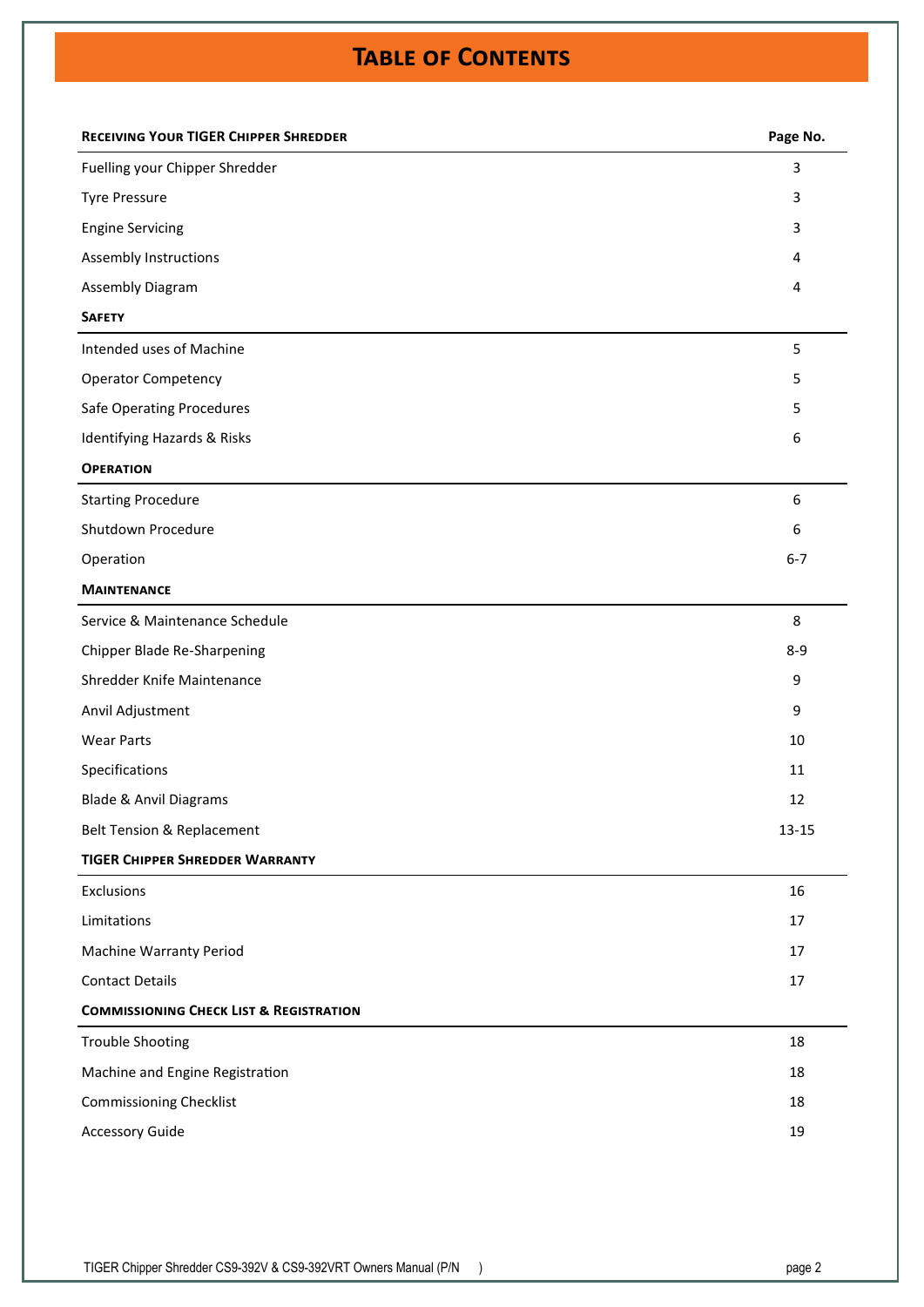### **Before you Begin**

Congratulations on the purchase of your TIGER Chipper Shredder Model CS9-392V

The TIGER Chipper Shredder is proudly NZ made, designed to chip and shred your garden waste into fine mulch to use back in your garden as rich compost. Improve the health of your soil and plants; retain moisture and reduce weeds. Turn fallen tree or palm branches, pruning's, bark and leaves, hay into garden mulch.

This document contains information on how to safely operate your new machine, and is based on information available at the time of publication. Stevens Group continually research, develop and improve their equipment. In doing so, we reserve the right to add improvements or make changes to our product without notice, without obligation for equipment previously sold.

### **Please send us your Warranty Form**

The Warranty form is included at the back of this Owners Manual. Please take the time to fill in the information, and send us your completed form. We can then register your machine and commence coverage under the Limited Warranty.

### **Serial Number**

Your machine has a Serial Number. Record this number and the Engine Serial number below.

### **MACHINE SERIAL NUMBER:**

### **ENGINE SERIAL NUMBER:**

*The Vanguard Engine Warranty applies to new purchased Vanguard product identified by the Engine Serial Number. Save your proof of purchase receipt. If you do not provide proof of the initial purchase date at the time warranty service is requested, the manufacturing date of the product will be used to determine the warranty period. Product registration is not required to obtain warranty service on Vanguard products.* 

### **Fuelling your engine**

Before starting check the engine oil and petrol levels. Use a good quality engine oil (either SAE 10W30 or SAE 10W40) and 91 Unleaded Petrol. The Vanguard 13HP requires approximately 1.1 Litre of oil to fill the engine. Please refer to engine manuals for more details:

- [https://www.briggsandstratton.com/au/en\\_au/support/manuals.html](https://www.briggsandstratton.com/au/en_au/support/manuals.html)

### **Tyre Pressure**

The maximum recommended tyre pressure is 25 PSI. Over inflation may cause serious damage.

### **Engine Servicing**

For servicing of the engine, please refer to the engine manual.

| <b>CONTACTING STEVENS GROUP</b> |                                |                          |  |
|---------------------------------|--------------------------------|--------------------------|--|
| <b>ADDRESS</b>                  | <b>PHONE</b>                   | <b>EMAIL</b>             |  |
| 293 Landing Drive               |                                | sales@stevensgroup.co.nz |  |
| Mangere, Auckland 2022          | 0508 STEVENS or +64 9 275 0443 |                          |  |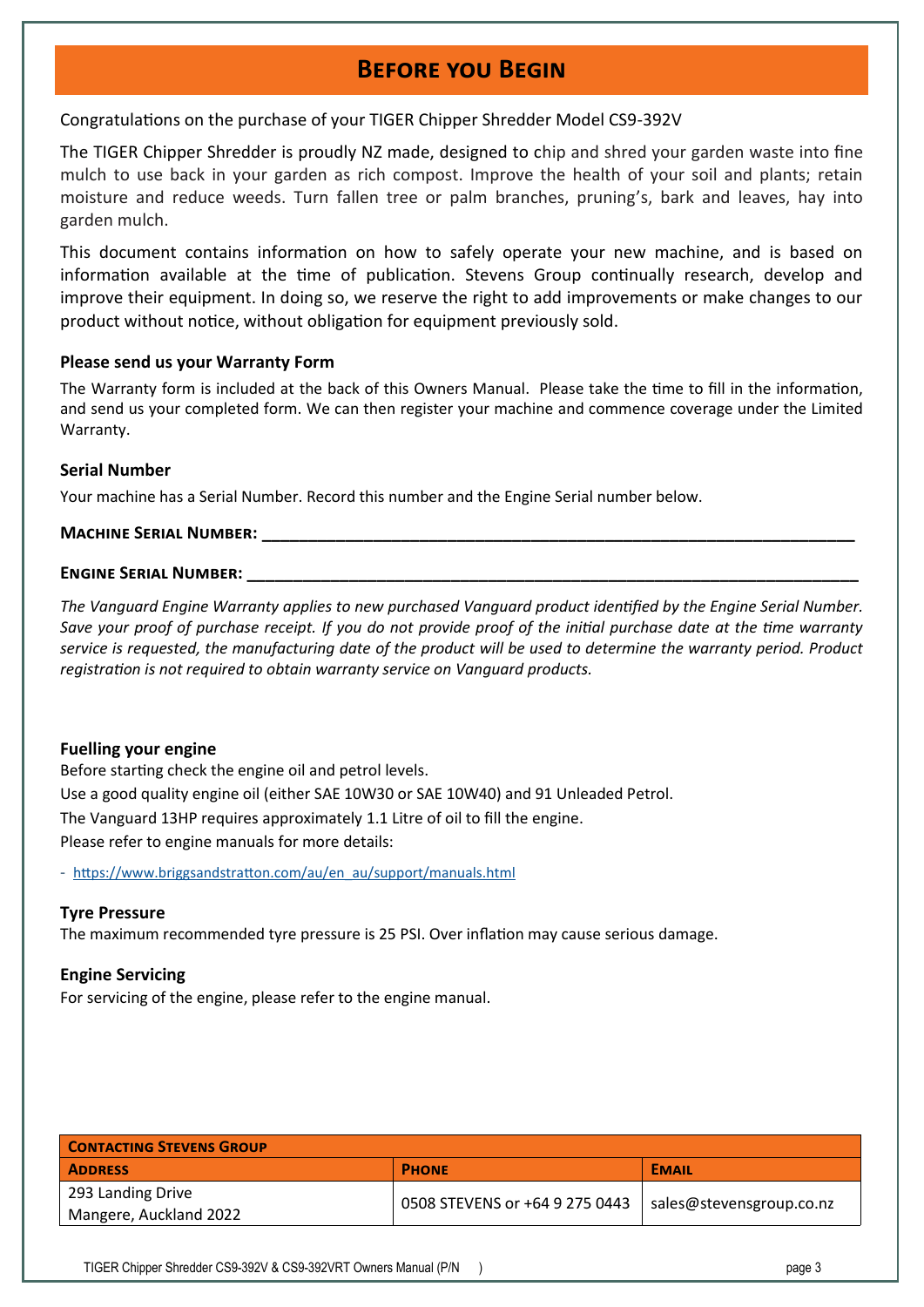### **CS9-392V Assembly Diagram**

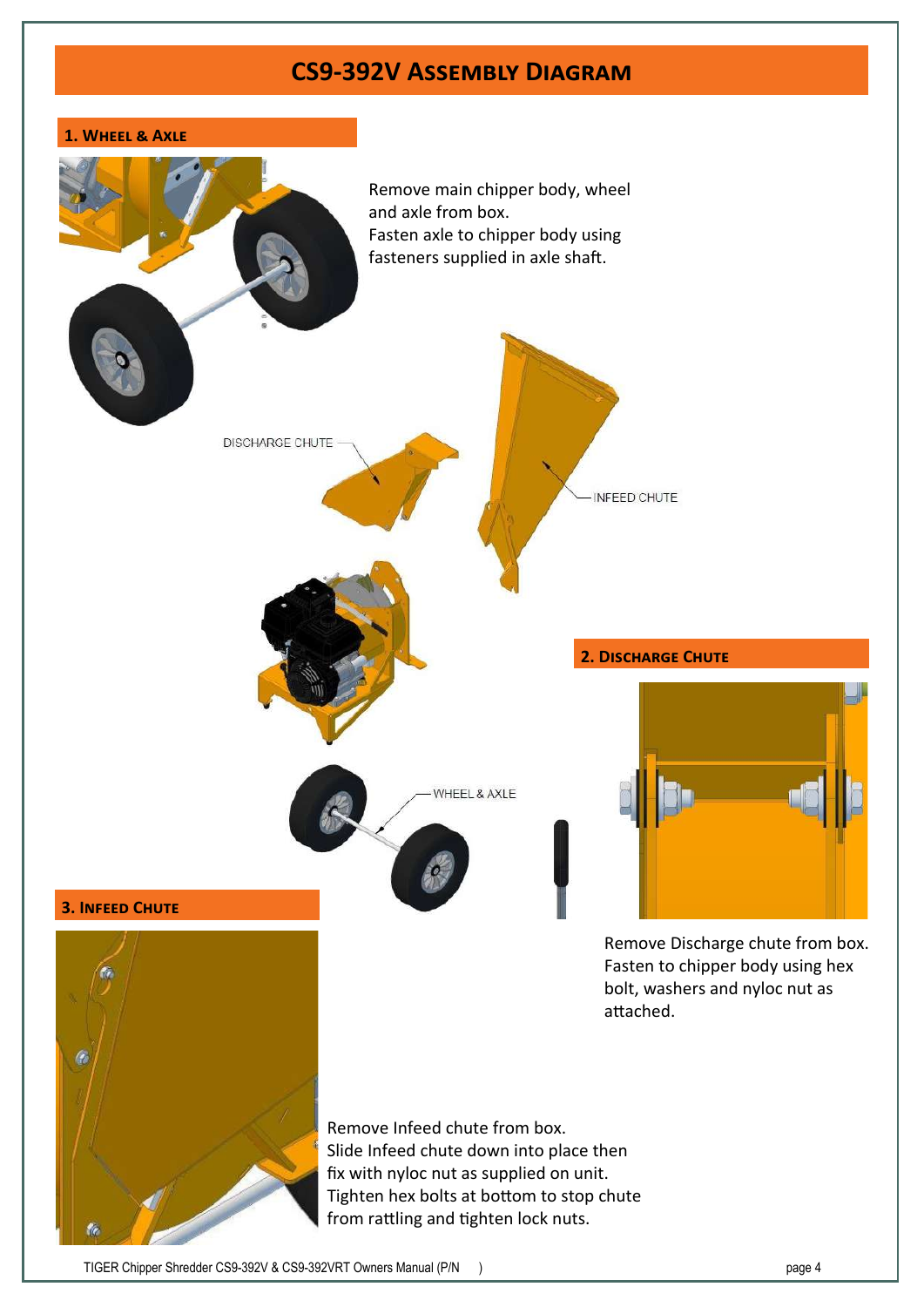### **Safety**

Preventing accidents is the responsibility of every equipment owner. Ensure you have been instructed by your authorised dealer on all safety issues, both general and specific and the operation and maintenance of the chipper shredder before operating machinery.

### **Intended uses of machine**

Do not use for any purpose other than for which the machine is designed. If you have any doubts contact your authorised dealer. Do not modify the design of the machine.

### **Operator Competency**

Do not allow persons to operate machinery without full and proper instruction in the use of the machine, adjustments maintenance and the factors of safe operation.

### **Safe Operating Procedures**







- Safety equipment must be worn while operating chipper, i.e. safety glasses, ear muffs and work gloves. Persons not wearing safety equipment should not be close to an operating machine.
- Avoid wearing loose-fitting clothing.
- Before starting the machine, check that all screws, nuts, bolts, and other fasteners are properly secured and guards and screens in place. Replace damaged or unreadable warning and operating labels.
- Use extra care in handling fuels. They are flammable and vapours are explosive.
	- Use only an approved container.
	- Never remove fuel cap or add fuel with the engine running. Allow engine to cool before refuelling.
	- Do not smoke.
	- Never refuel the machine indoors.
	- Never store the machine or fuel container inside where there is an open flame, such as a water heater.
	- If fuel is spilled, do not attempt to start the engine, but move the machine away from the area of spillage before starting.
	- Always replace and securely tighten fuel cap after refuelling.
- Before starting, ensure the chipper is positioned on level ground. Do not operate the machine on a paved or gravel surface where ejected material could cause injury.
- Keep children and spectators clear of the work area at all times and do not operate the machine where there is an immediate hazard to onlookers.
- Do not allow children to operate this equipment.
- Do not put your hands or any other part of the body more halfway into the infeed chute, or near any moving part. Keep your face and body away from the infeed and discharge opening.
- Carbon monoxide can be extremely dangerous in enclosed areas; do not run the machine in an enclosed area since the exhaust from the engine contains carbon monoxide, which is colourless, odourless, and tasteless.
- Always shut down the machine before shifting it.
- Always make sure that the engine is shut down and that the cutting disk and engine are at a complete standstill before opening the cutting disk housing.
- Before inspecting or servicing any part of the machine, shut off the power source, disconnect the spark plug wire from the spark plug, and make sure that all moving parts have come to a complete stop.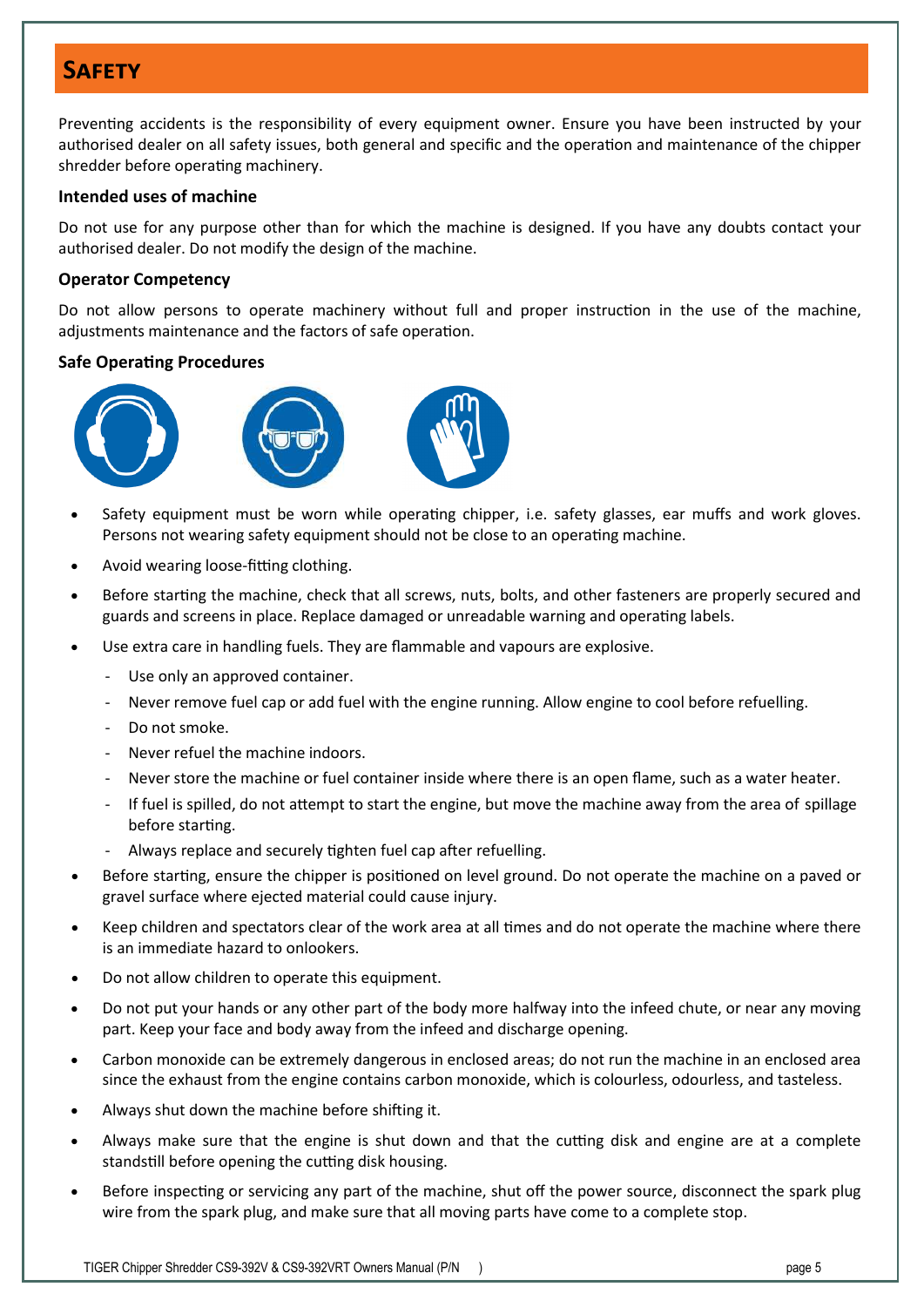### **Identifying Hazards and Risks**

Identify hazards and risks, and take preventative steps to avoid accidents and minimise risk. Possible hazards include, but are not limited to, moving parts, thrown objects, weight of machine and components and the operating environment.

### **Operation**

Position the machine level and stable to avoid unnecessary vibrations.

### **Starting Procedure**

### **Disengaging the belt drive:**

For easy starting of the engine, disengage the belt drive by pulling the lever in the counter clock-wise direction until it comes to a stop.

### **Starting the engine:**

- 1. Turn the fuel valve onto the ON position
- 2. Move the choke lever to the CLOSED position (Note: the choke may not be required if the engine is warm or the air temperature is high)
- 3. Move the throttle lever to the half way position
- 4. Turn the engine switch to the ON position
- 5. Pull the starter grip lightly until resistance is felt, then pull briskly
- 6. After a few seconds, gradually move the choke lever to the OPEN position (Refer to engine manual for more detailed instructions)

### **Engaging the Rotor disk:**

With engine running at about one third revs, gradually and slowly engage the belt tension lever in a clock-wise direction, until it comes to a stop. This has to be done slowly to allow the cutting disk to pick up speed; otherwise the engine will stall because there is high inertia in the cutting disk. Then increase the engine to full speed.

### **Shutdown Procedure**

- 1. Push the throttle control lever to the idle position
- 2. Turn the switch to STOP
- 3. The rotor will gradually come to a standstill.

**WARNING! Do not disengage the belt drive with the machine running at full revs, as this may cause friction and vibration on the belt drive.** 

### **Operation**

Keep proper balance and footing at all times. Do not overreach. Never stand at a higher level than the base of the machine when feeding material into it.

Feed only clean material into the machine. Foreign matter like soil, sand, grit, stones, pieces of metal, etc. will damage the sharp edge of the cutting knives. Root balls and dead wood will also blunt the blades quickly. Operating the machine with blunt blades causes excessive vibration which may result in damage to the machine.

If the cutting mechanism strikes any foreign objects or if the machine should start making any unusual noise or vibration, immediately shut off the engine and allow the machine to stop. Disconnect the spark plug wire from the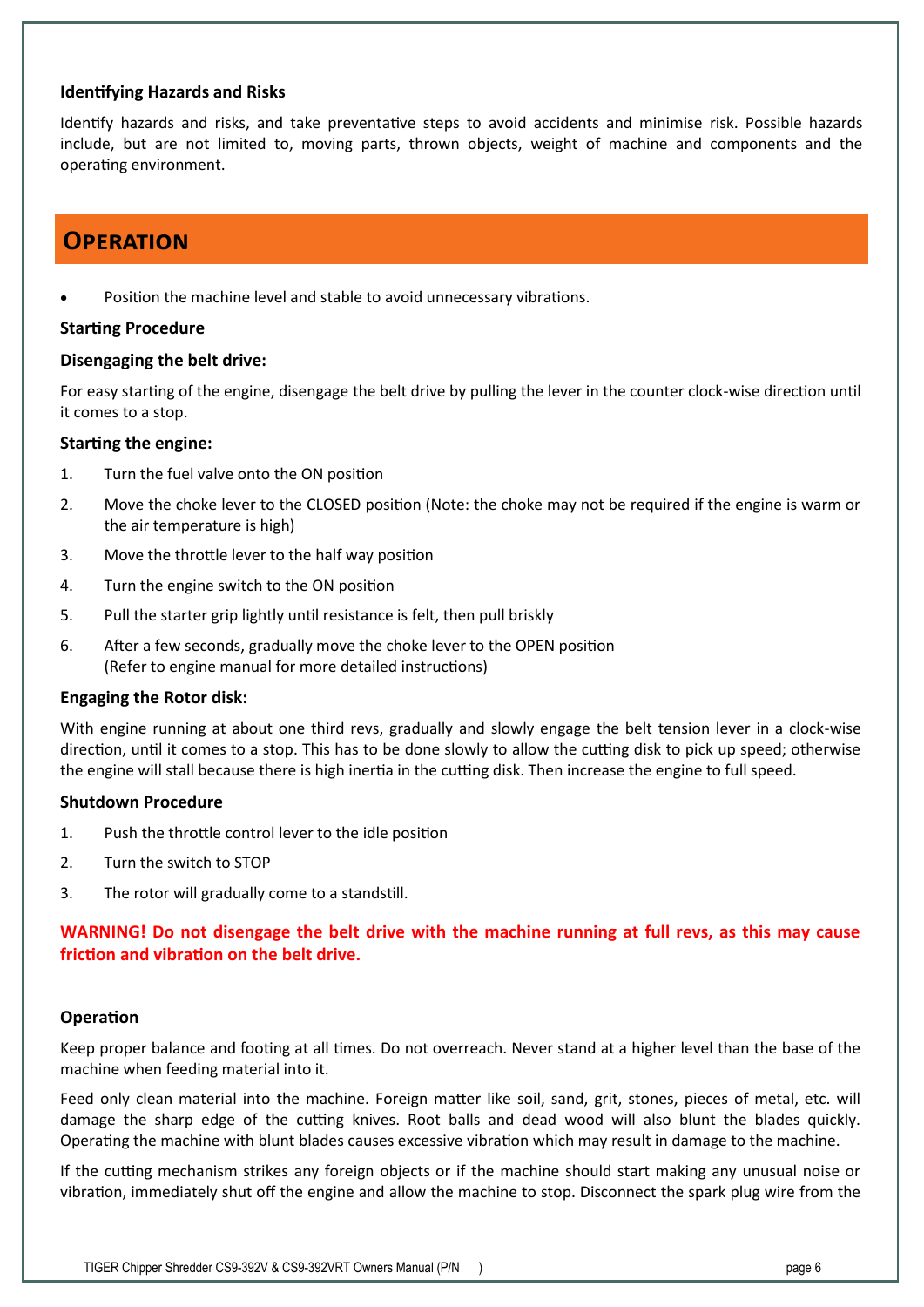spark plug and proceed as follows:

- 1. Inspect for damage.
- 2. Replace or repair any damaged parts.
- 3. Check for and tighten any loose parts.
- 4. Do not attempt to repair the machine unless you are competent to do so.

Avoid feeding short, stubby pieces of wood into the machine, as they tend to bounce and spin in the infeed chute. Feed these short pieces together with longer pieces. After becoming familiar with the machine, prune to suit its capabilities.

Because the chipper is self-feeding and has a large infeed opening, the machine can be stalled with branches that are too big for processing. You will have to hold these branches back and feed the machine with care until you are familiar with its capacity. Cutting large pieces into short lengths approx. 300mm long will help feeding without stalling.

Feed limbs and branches through butt end first, leaving the bushy head on. This helps guide the limb down the infeed chute, reduces spinning and the occurrence of ejection of small pieces back up the infeed chute. Some side branches may require pre-cutting so that the branch will 'self-feed' more efficiently.

While operating the machine keep a wooden stick handy, approx. 60 mm diameter x 600 mm long. This stick will be useful for pushing in short, brushy and very leafy materials and to keep the infeed chute clear.

It is always advisable to process freshly cut materials, as wooden branches get very hard and springy when dried out. They are then more awkward to handle and the knives will become blunt much quicker.

The chipper can clog up with soft, wet or fibrous materials. However, if you feed soft materials intermittently with branches, there should be no problem, as the wood chips tend to clean out any residue left in the machine.

If the machine becomes clogged, shut off the engine and disconnect the spark plug wire and ensure rotor height has stopped spinning before opening chipping chamber and cleaning debris.

Do not overload the chipper. If the rotor is slowing down, feed the material in slower.

We do not advise washing or water blasting the machine. Brush, blow or wipe clean.

The engine is fitted with oil alert and will not start if the oil level in the sump is too low. It may also stop if it is operated on a steep slope.

Keep all guards and deflectors in place and in good working condition.

Do not tamper with the engine governor settings on the machine; the governor controls the maximum safe operating speed and protects the engine and all moving parts from damage caused by overspeed. Seek authorized service if a problem exists.

Keep the engine clean of debris and other accumulations to prevent damage to the engine or possible fire.

Do not transport this machine while the engine is running.

Shut off the engine whenever you leave the work area.

#### **WARNING! Do not open the housing unless the engine and cutting disk are completely stopped.**

#### **WARNING! Do not operate the machine wearing loose clothing.**

Stalks, leaves, palm fronds, vines, bark, roots, garden cuttings, hay, dry manure and vegetable matter can be processed. Do not process soil, sand, stones, gravel, metal or bone.

The maximum capacity is 90mm diameter branches. Depending on the type and hardness of wood, you need to limit the material to smaller lengths. Paper and cardboard can be processed. A better result is obtained if the material is wet prior to processing.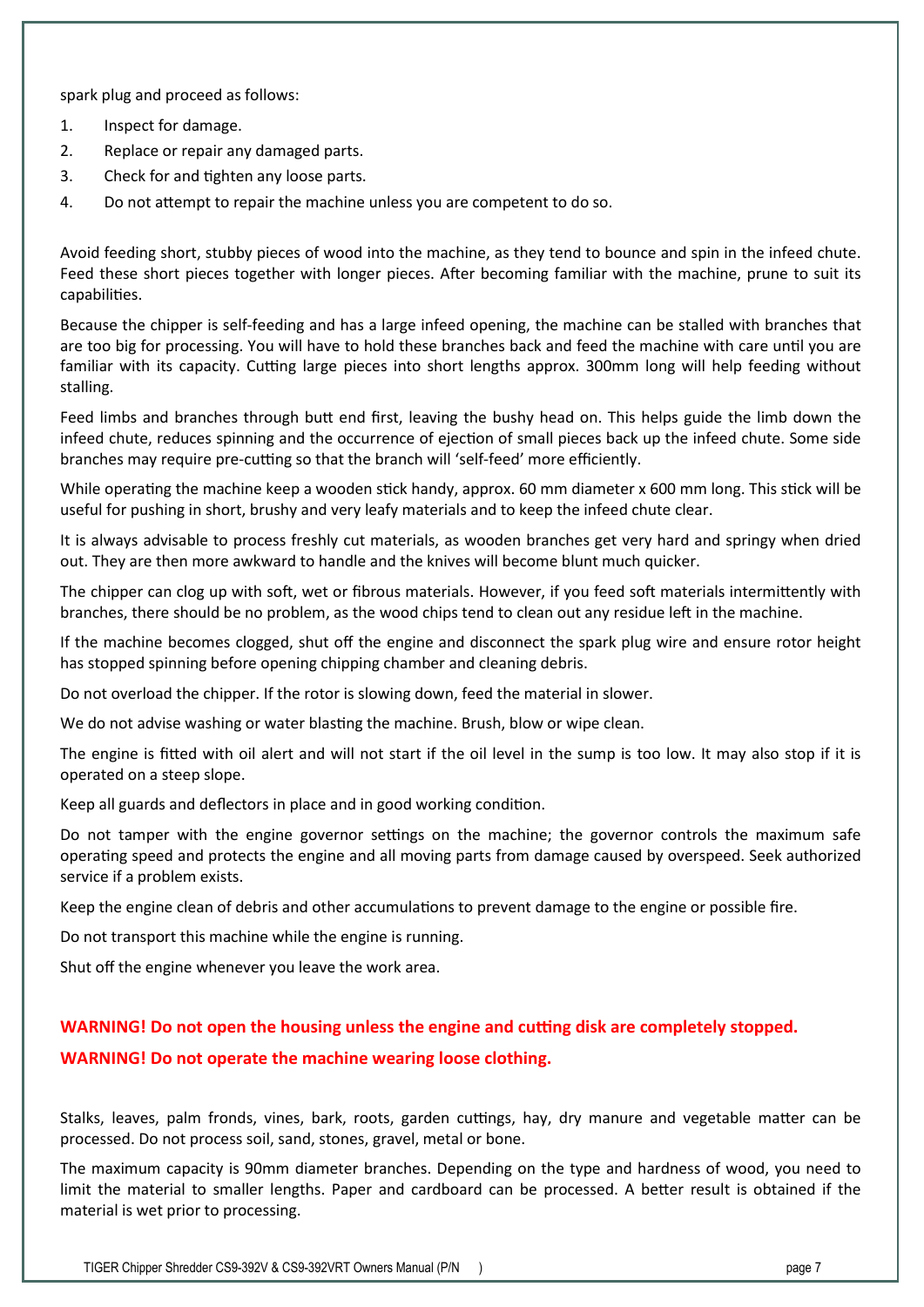### **Maintenance**

When this equipment is stopped for servicing, inspection, or storage, make sure the spark plug wire is disconnected from the spark plug. Allow the machine to cool before making any inspections, adjustments, etc. Maintain the machine with care and keep it clean by blowing, brushing or wiping it down. **DO NOT WASH OR USE WATER.** 

Store the machine out of the reach of children and where fuel vapor will not reach an open flame or spark. For extended storage periods, run the unit dry of fuel. Always allow the machine to cool before storing.

| <b>SERVICE AND MAINTENANCE SCHEDULE</b>                      |                                                                        |                                                                       |                                  |               |                       |                       |
|--------------------------------------------------------------|------------------------------------------------------------------------|-----------------------------------------------------------------------|----------------------------------|---------------|-----------------------|-----------------------|
|                                                              |                                                                        | <b>FREQUENCY</b>                                                      |                                  |               |                       |                       |
| COMPONENT                                                    | <b>MAINTENANCE REQUIRED</b>                                            | <b>REFER TO</b><br><b>ENGINE</b><br><b>OPERATORS</b><br><b>MANUAL</b> | <b>BEFORE</b><br><b>EACH USE</b> | EVERY<br>8HRS | <b>EVERY</b><br>25HRS | <b>EVERY</b><br>50HRS |
| <b>ENGINE OIL</b>                                            | CHANGE <sup>1</sup>                                                    | ✔                                                                     |                                  |               |                       |                       |
| <b>FUEL FILTER</b>                                           | REPLACE                                                                | ✔                                                                     |                                  |               |                       |                       |
| <b>SPARK PLUG</b>                                            | <b>CHECK CONDITION &amp; GAP</b>                                       | ✔                                                                     |                                  |               |                       |                       |
| <b>ENGINE OIL</b>                                            | CHECK / FILL                                                           |                                                                       | ✔                                |               |                       |                       |
| <b>FUEL TANK</b>                                             | CHECK / FILL                                                           |                                                                       |                                  |               |                       |                       |
| ALL INTERNAL &<br><b>EXTERNAL NUTS &amp;</b><br><b>BOLTS</b> | <b>CHECK TIGHTNESS</b>                                                 |                                                                       |                                  |               |                       |                       |
| <b>TYRE PRESSURE</b>                                         | СНЕСК                                                                  |                                                                       |                                  |               |                       |                       |
| <b>CHIPPER ANVIL</b>                                         | <b>CHECK CLEARANCE &amp; RE-TORQUE</b><br>TO 40 FT-LBS <sup>2</sup>    |                                                                       |                                  |               |                       |                       |
| <b>CHIPPER BLADES</b>                                        | <b>CHECK SHARPNESS &amp; RE-TORQUE</b><br>TO 18.6 FT-LBS <sup>2</sup>  |                                                                       |                                  |               |                       |                       |
| <b>SHREDDER BLADE</b>                                        | <b>CHECK CONDITION</b>                                                 |                                                                       |                                  |               |                       |                       |
| <b>ENTIRE MACHINE</b>                                        | <b>CLEAN</b>                                                           |                                                                       |                                  |               |                       |                       |
| <b>DRIVE BELT</b>                                            | Снеск                                                                  |                                                                       |                                  |               | $\checkmark$          |                       |
| <b>BELT TENSION</b>                                          | СНЕСК                                                                  |                                                                       |                                  |               |                       |                       |
| BELT/PULLEY<br><b>ALIGNMENT</b>                              | Снеск                                                                  |                                                                       |                                  |               |                       |                       |
| <b>ROTOR SHAFT</b><br><b>GREASE NIPPLES</b>                  | LUBE                                                                   |                                                                       |                                  |               |                       |                       |
| (1) PERFORM MORE FREQUENTLY UNDER EXTREMELY DUSTY CONDITIONS |                                                                        |                                                                       |                                  |               |                       |                       |
|                                                              | <sup>(2)</sup> PERFORM MORE FREQUENTLY WHEN CHIPPING DRY OR DIRTY WOOD |                                                                       |                                  |               |                       |                       |

### **Chipper Blade Re-sharpening**

When the chipper blades are blunt, the machine will lose its self-feeding action and the material has to be pushed in. Often it comes out in long strips.

The chipper blades need to be turned over to present a new edge if there is one, or remove for sharpening. To remove the blades, open the discharge chute and remove the external cover located on the chassis below the infeed chute. With a 17mm ring spanner and a 6mm Allen Key remove the blades. Be careful not to drop the nuts, bolts or blades into the chipper.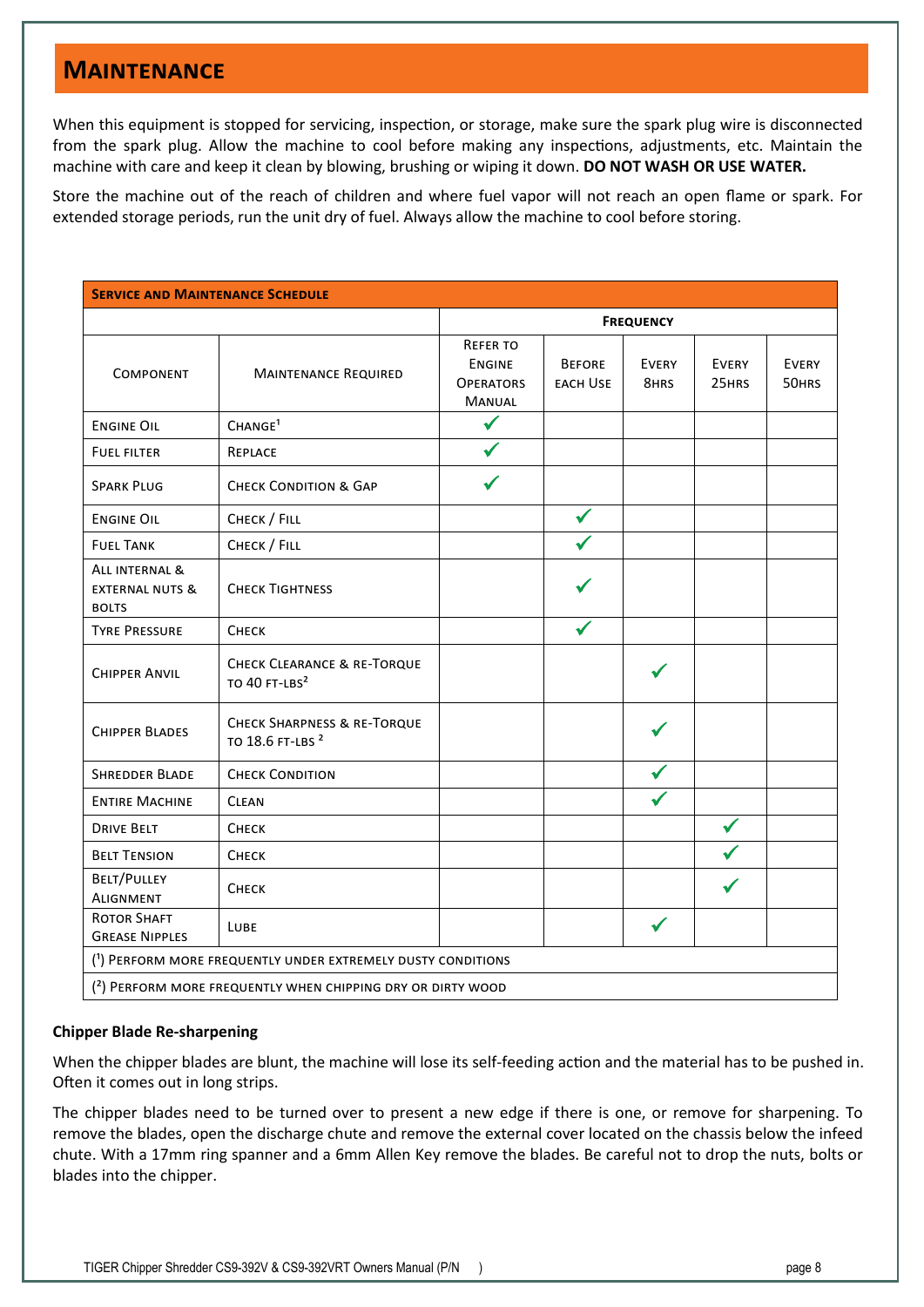The chipper blades should be sharpened on a surface grinder or replaced with new ones. Make sure there is plenty of coolant used when grinding, to avoid softening of the material. The cutting angle is critical for the performance of the chipper and should be 45°. If you are unable to re-sharpen the blades yourself, either contact a professional saw doctor. Normally only a slight touch up is needed. In this way your blades should last for a long time.

Remount the chipper blades, making sure that all mounting surfaces are cleaned beforehand. Use Thread locker 269 Loctite on the bolts and torque to 18.6 ft-lb.

The clearance between the blade and anvil should be 2mm. Then turn the rotor by hand and check if the rotor turns freely.

**WARNING! Do not operate your chipper with blunt blades. This will cause excessive vibration which may result in damage to the machine.** 

#### **Shredder Knife Maintenance**

Inspect the shredder knives for edge damage. If damaged the knives can be turned around to present a new edge, if this has not been done previously. If both edges on the knives are used, replace the knives.

Remove M6 x 30 bolt and nyloc nut. Turn or replace knives.

**WARNING! It is critical to maintain rotor balance, so replace knives in a set and ensure all spacers and washers are replaced in their correct position. Always replace M6 x 30 bolts and nyloc nuts with new ones. Do not reuse them.** 

#### **Anvil Adjustment**

The anvil is reversible, and can be used on all four edges. Normally the edges will last for a long time. When the edge is rounded off, it can be reversed. When all edges are worn, the anvil can be sharpened or replaced.

The clearance between the blade and anvil should be 2mm. A piece of cardboard of the right thickness is usually a good gauge for resetting the anvil. Always ensure these bolts are properly tightened to 40 ft-lb.

If there is not enough clearance, the blade edge may touch the anvil through deflection when cutting heavy branches and damage the sharp edge. Too much clearance will allow small twigs and fibrous materials to be dragged through without being cut.

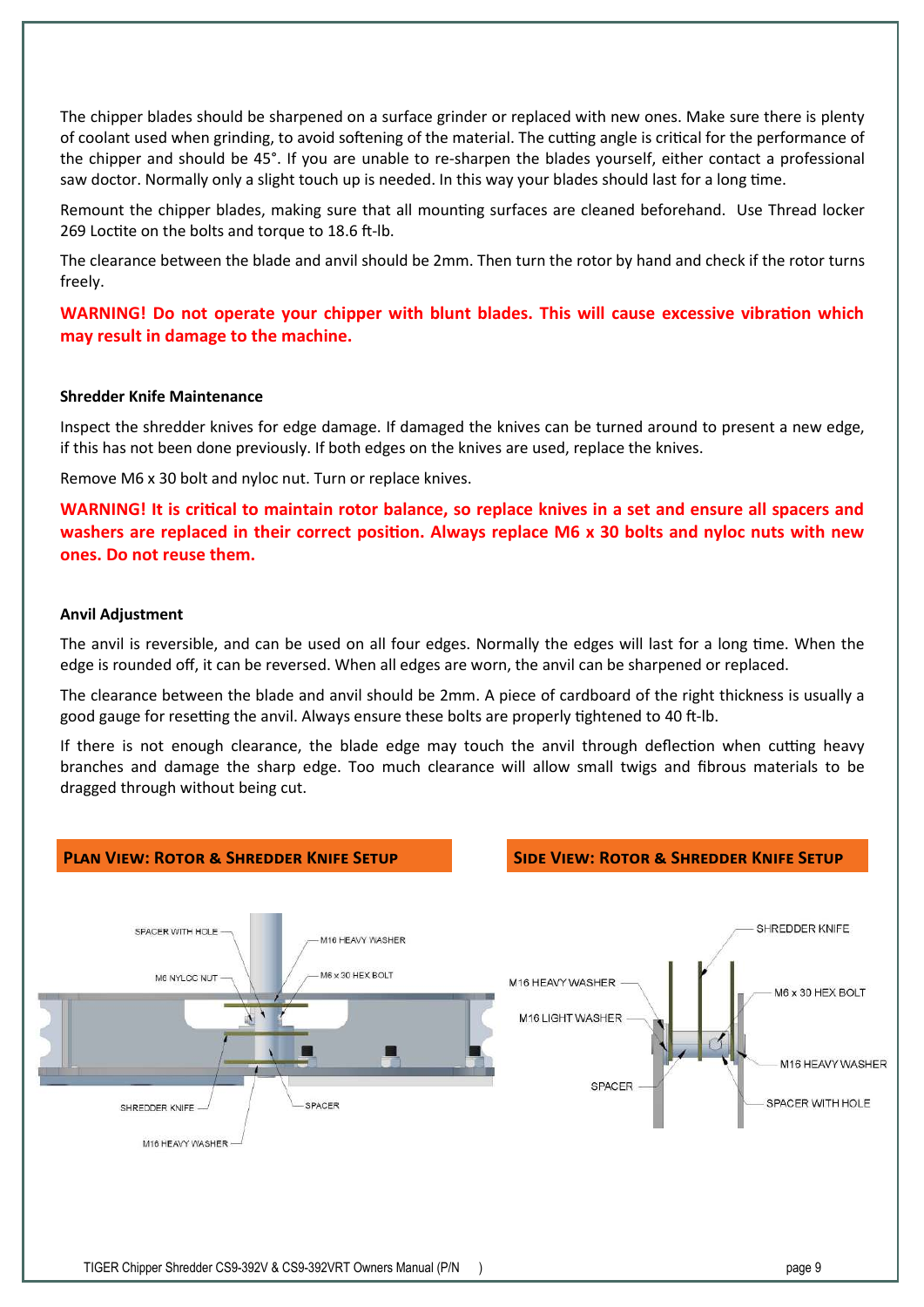## **Wear parts**

### **Anvil**

Part Number: 1619

QTY per Unit: 1



#### **Chipper Blade**

Part Number: CP10010052 QTY per Unit: 2



### **Shredder Blade**

Part Number: 070 007 060 QTY per Unit: 6



### **Pulley Vee Belt**

Part Number: BX27 QTY per Unit: 2

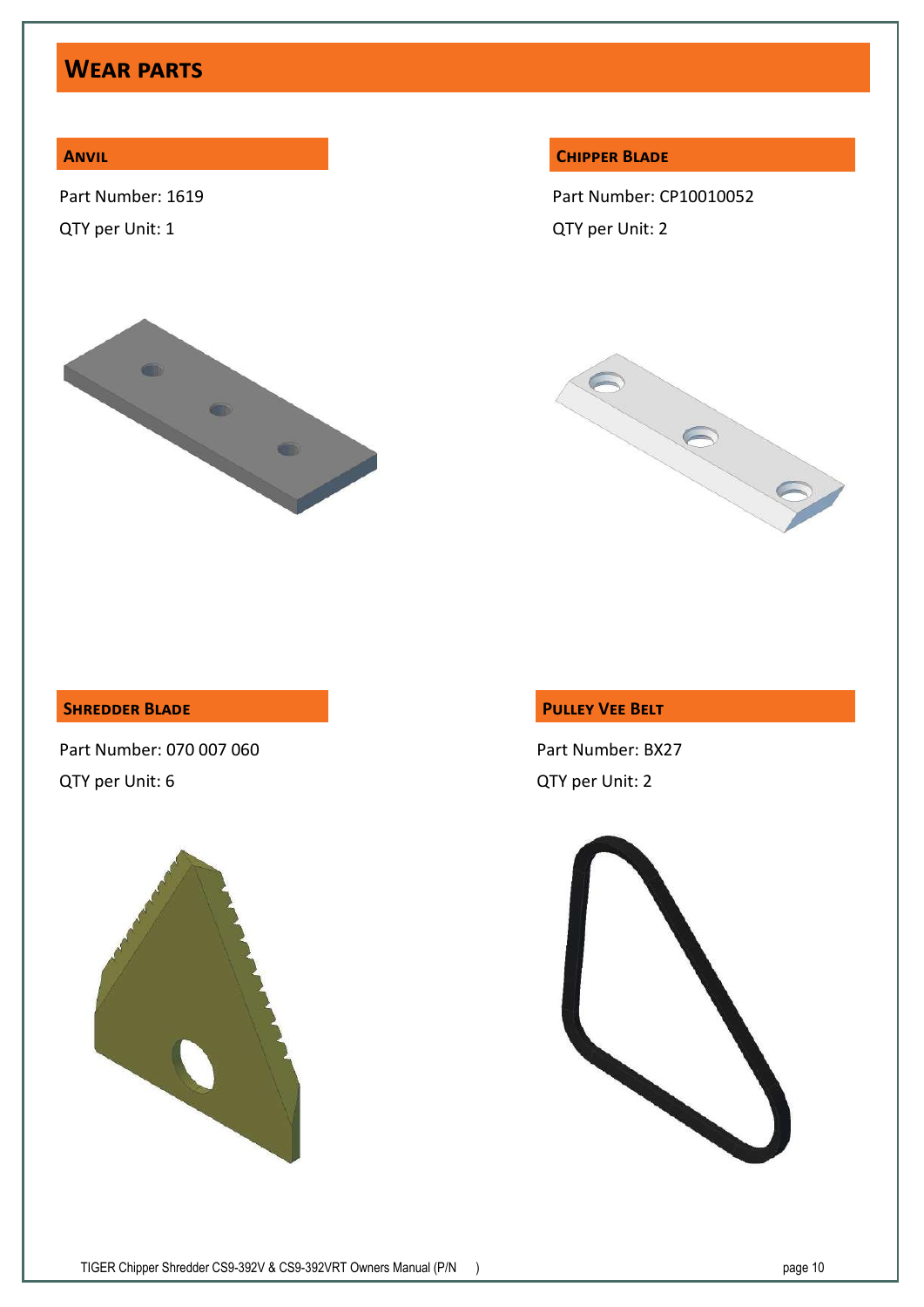## **Specifications**

| <b>MODEL</b>                | <b>CS9-392V</b>                                                    | <b>CS9-392V Road Towable</b>                                       |
|-----------------------------|--------------------------------------------------------------------|--------------------------------------------------------------------|
| <b>CAPABILITIES</b>         | 2-in-1 Chipper Shredder                                            | 2-in-1 Chipper Shredder                                            |
| <b>CHIPPING CAPACITY</b>    | 90mm / 3 1/2" Chipping                                             | 90mm / 3 1/2" Chipping                                             |
| L x W x H                   | L 1345mm x H 1515mm x W 965mm                                      | L 2360mm x H 1630mm x W 1240mm                                     |
| <b>INFEED CHUTE OPENING</b> | 475mm x 475mm                                                      | 475mm x 475mm                                                      |
| <b>CHIPPER BLADES</b>       | 2 x Double Edge Tool Steel Blade                                   | 2 x Double Edge Tool Steel Blade                                   |
| <b>SHREDDER KNIVES</b>      | 6 x Serrated Flail Blade                                           | 6 x Serrated Flail Blade                                           |
| <b>FEED SYSTEM</b>          | Gravity / Self Feed                                                | Gravity / Self Feed                                                |
| <b>INFEED CHUTE</b>         | Large Single Infeed Chute                                          | Large Single Infeed Chute                                          |
| <b>WHEELS</b>               | Pneu Wheel & Tyre PWW200-166T                                      | 13" x 5" Wheel & Tyre                                              |
| <b>ENGINE</b>               | Vanguard 13 Gross HP                                               | Vanguard 13 Gross HP                                               |
| FUEL CAPACITY/ FUEL TYPE    | 6.6 Litres 91 Unleaded                                             | 6.6 Litres 91 Unleaded                                             |
| <b>FINISH</b>               | Zinc Plated, Powder Coated                                         | Zinc Plated, Powder Coated                                         |
| <b>ACCESSORIES</b>          | Draw Bar                                                           |                                                                    |
|                             | TIGER Chipper Shredder: 1 year domestic<br>warranty (unregistered) | TIGER Chipper Shredder: 1 year domestic<br>warranty (unregistered) |
| <b>WARRANTY</b>             | TIGER Chipper Shredder: 2 year domestic<br>warranty (registered)   | TIGER Chipper Shredder: 2 year domestic<br>warranty (registered)   |
|                             | Vanguard Engine: 3 year limited warranty                           | Vanguard Engine: 3 year limited warranty                           |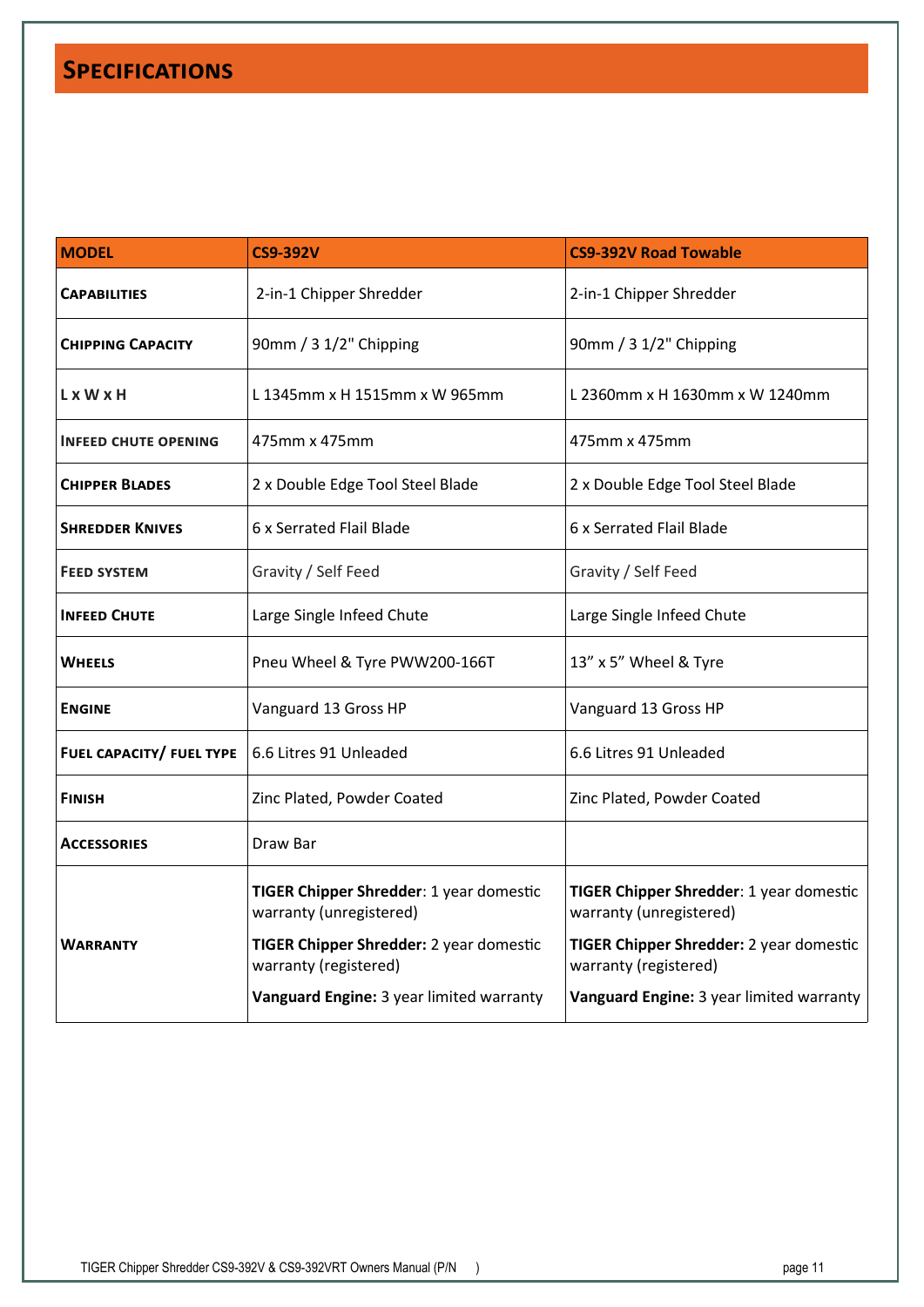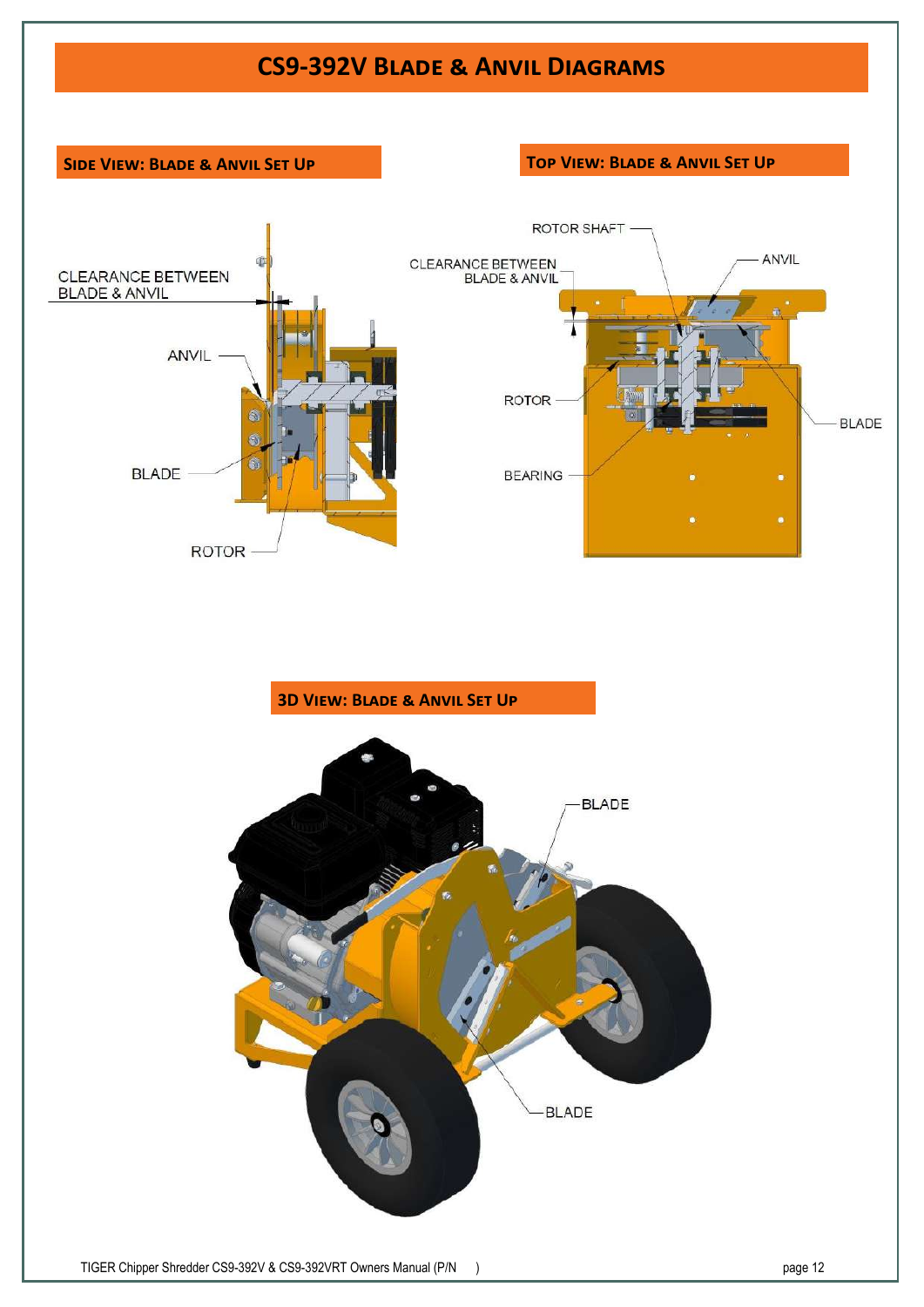

TIGER Chipper Shredder CS9-392V & CS9-392VRT Owners Manual (P/N ) page 13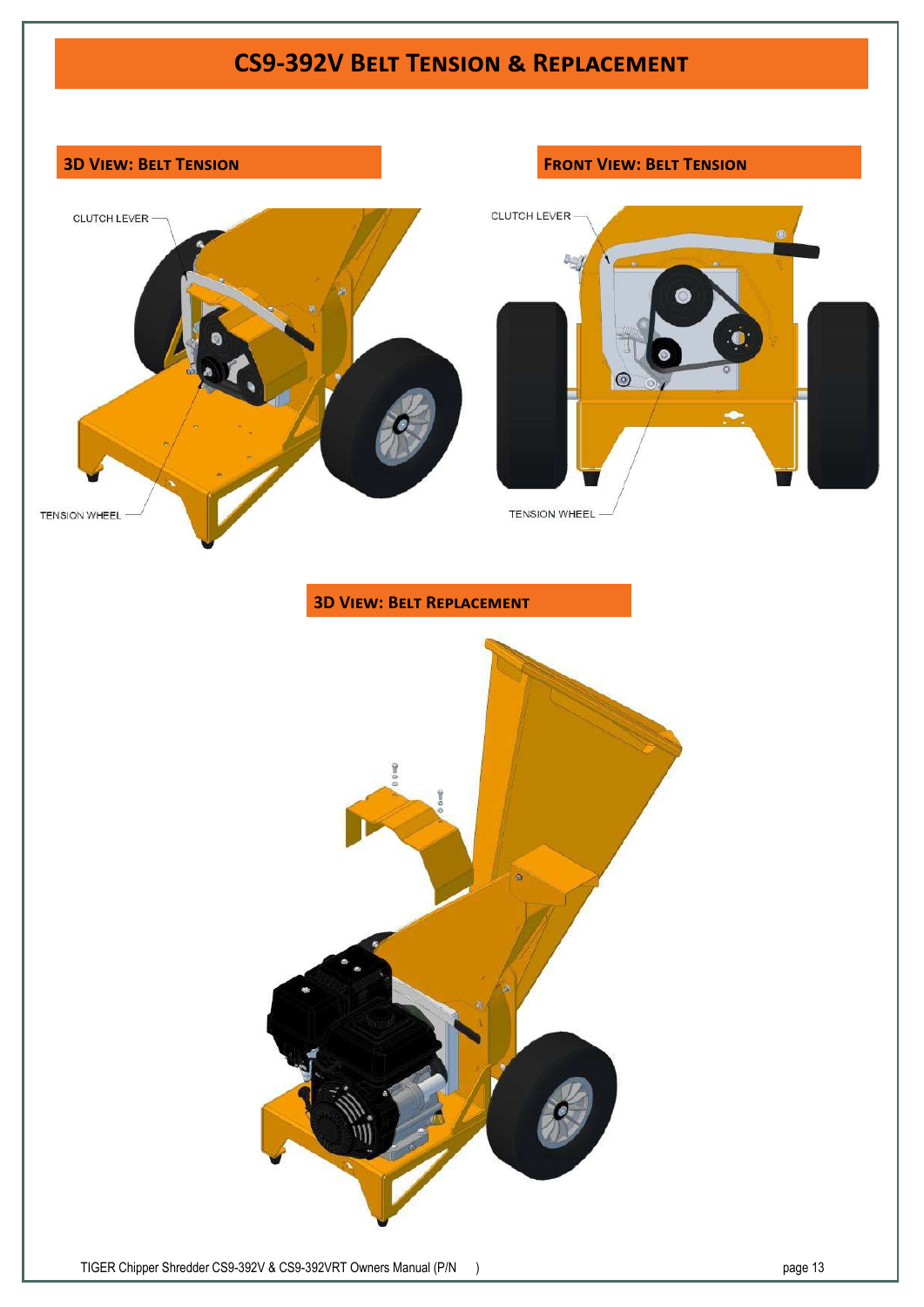### **CS9-392V Belt Tension & Replacement**

### **TIGER Chipper Shredder CS9-392V: Belt Replacement**

Remove top 2 hex bolt to remove belt cover Remove 4 hex bolts and nyloc nuts to remove the Vanguard 13 HP Engine Once engine is unscrewed the pulley belts will be loose and be able to be removed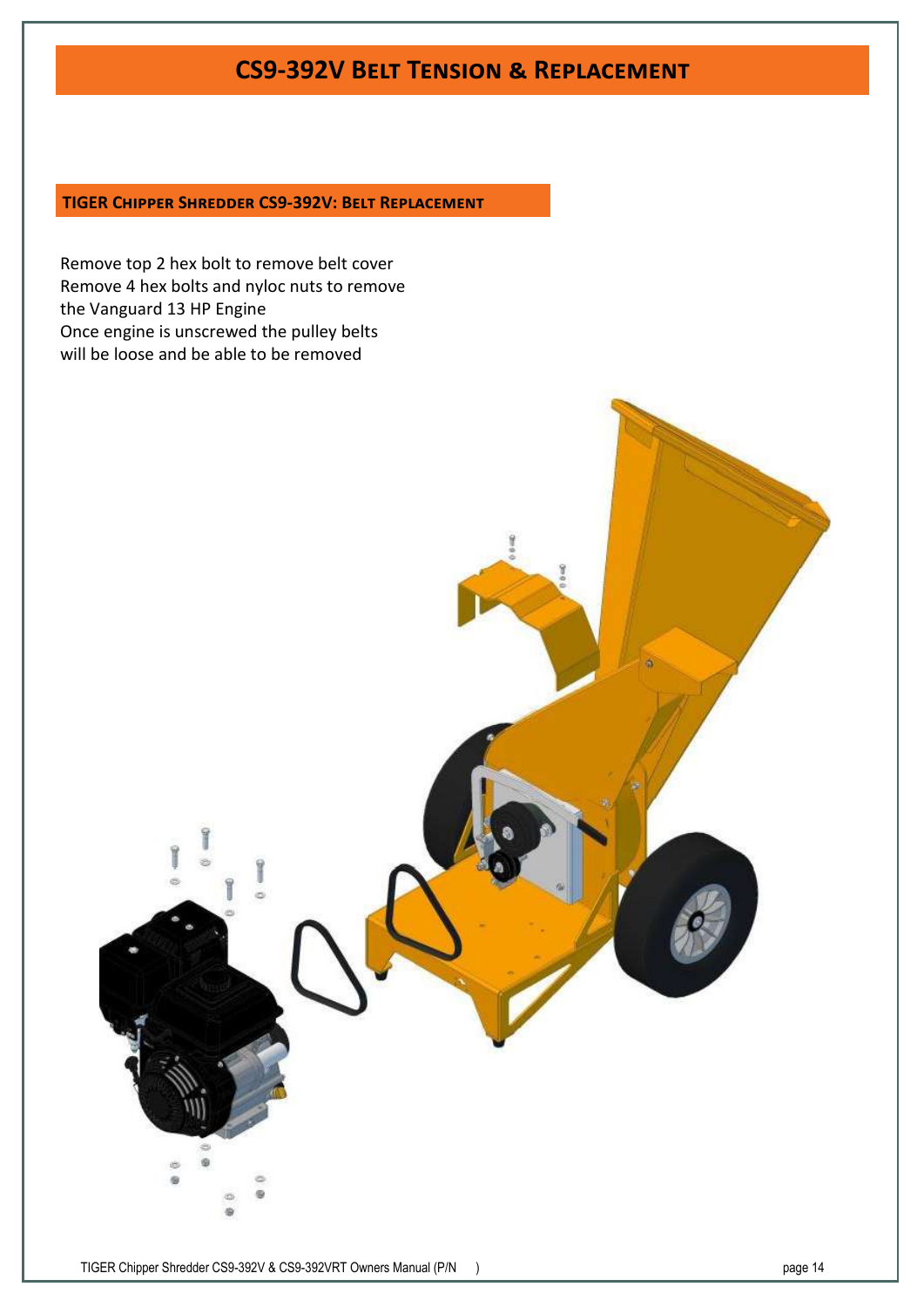## **CS9-392V Belt Tension & Replacement**

### **TIGER Chipper Shredder CS9-392V**



Once new belt is fitted, ensure all pulleys are inline by placing a straight edge across the face of them to make sure the top and bottom pulleys are aligned.

### **Assembled Pulley System: CS9-392V**



Diagrams shows correct pulley assembly for the CS9-392V TIGER Chipper Shredder NOTE: Engine not shown for viewing of the pulleys.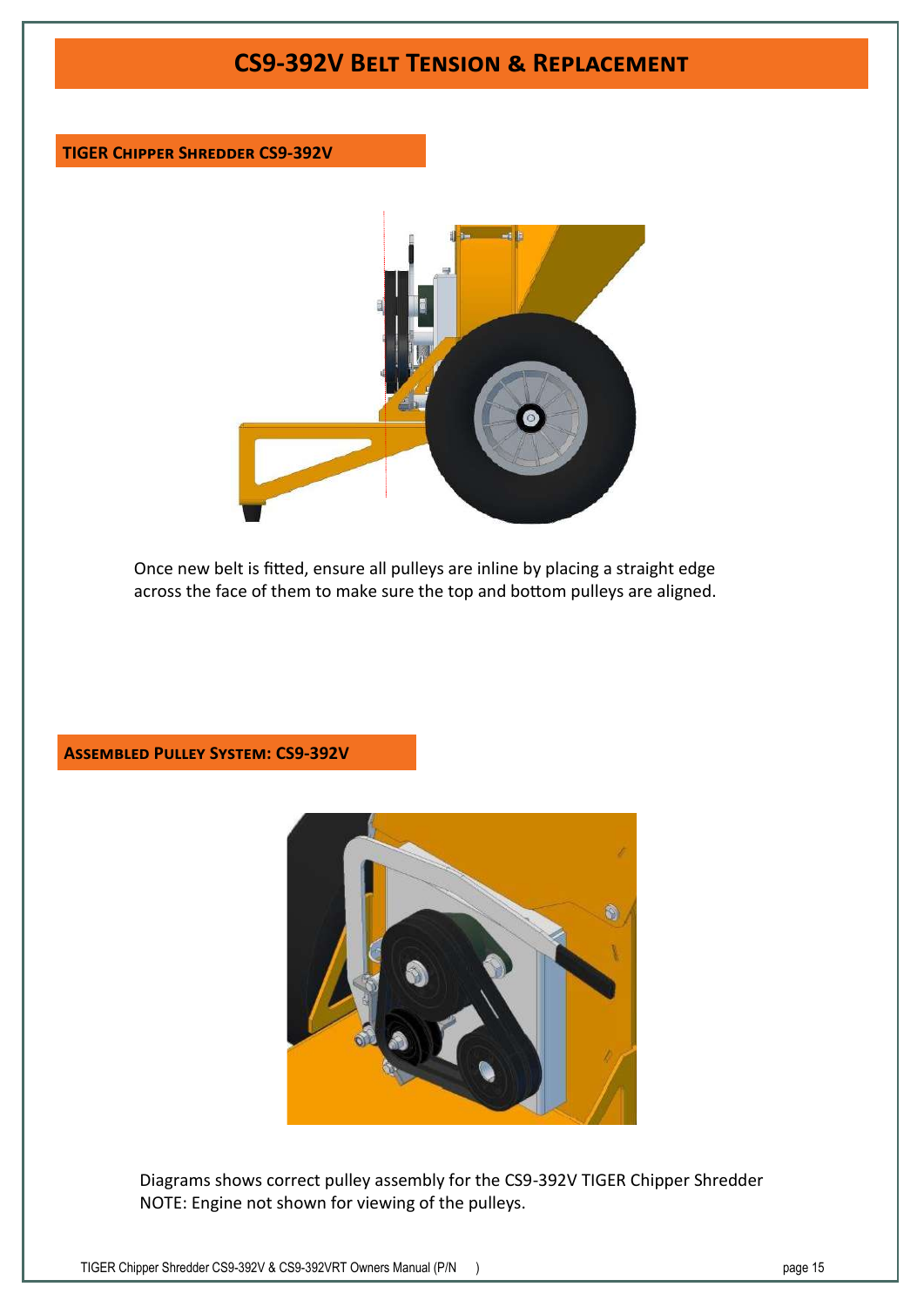## **TIGER Chipper Shredder Limited Warranty**

The TIGER Warranty applies to new purchased TIGER products manufactured by Stevens Group as identified by the Machine Serial number as part of this registration process. The product is warranted to the original owner for 12 months as per the completed warranty registration held at Stevens Group. Replacement parts are warranted for 90 days from installation.

To qualify for this TIGER Limited Warranty, the warranty registration must be completed within ten (10) days following the date of purchase, and returned to Stevens Group.

To take advantage of the TIGER Limited Warranty you must have maintenance performed per the schedule contained in the Owner's Manual supplied with this product by an authorised TIGER Dealer. To ensure the safe operation of this product, we strongly recommend that you only use an authorised TIGER Dealer for servicing. The cost of routine or required maintenance and services is the responsibility of the purchaser.

Stevens Group will recognise your statutory rights under the Consumers Guarantee Act 1993.

Stevens Group warrants to the original owner, each new TIGER Chipper Shredder free from defect in material and workmanship, under normal use and routine servicing for the warranty period specified below and conditional to the limitations and exclusions outlined below.

Model CS9-392V are classified as prosumer grade products and will qualify for warranty coverage if used for Commercial purposes. If used for rental purposes warranty is limited for 90 days

The purchaser must keep a record of all service and maintenance history as proof of servicing history. This may be requested when assessing any future warranty claim.

The warranty registration must accompany the TIGER product when warrantable repairs are requested. If the warranty registration is lost or destroyed, proof of purchase documentation clearly recognising the machine serial number shall be accepted for warranty purposes. Where neither is available and Stevens Group does not have any record of the purchaser's details the warranty period shall be calculated from the appropriate dealer wholesale sale date. Any claim under this warranty must be made within the warranty period specified below.

Any authorised TIGER Dealer is further authorised to repair or replace any part which proves defective within the limits of this warranty at no charge to the owner, covering parts and labour. **Consumables items such as but not limited to oils, grease, blades and belts shall be the responsibility of the owner.** All defective parts replaced under this warranty become the property of Stevens Group. Transportation cost for the product either to or from an authorised TIGER Dealer is the responsibility of the owner.

This TIGER Chipper Shredders Limited Warranty may be subject to cancellation if the above requirements are not met.

### **Exclusions**

The warranties contained herein shall not apply to:

- Any damage which results from misuse or use beyond the limitations of the intended purpose specified by Stevens Group, such as overloading, including foreign objects such as glass, stones, pieces of steel etc. being dropped into the running machine or use under abnormal conditions (in Stevens Group's sole judgement).
- Any damage which results from neglect of periodic maintenance specified by Stevens Group.
- Any damage which results from repair or maintenance operations by methods other than specified by Stevens Group.
- Any damage which results from use of non-genuine parts, lubricant or fluid not approved by Stevens Group.
- Any damage which results from operation other than specified in the Owner's Manual either intentionally or by error.
- Any damage resulting from modification or installation in other products in a way not approved by Stevens Group which has any influence on the function and/or performance of the products.
- Fading of painted surfaces, deterioration of plated surfaces, deterioration of rubber and plastics including rusting, due to the passage of time.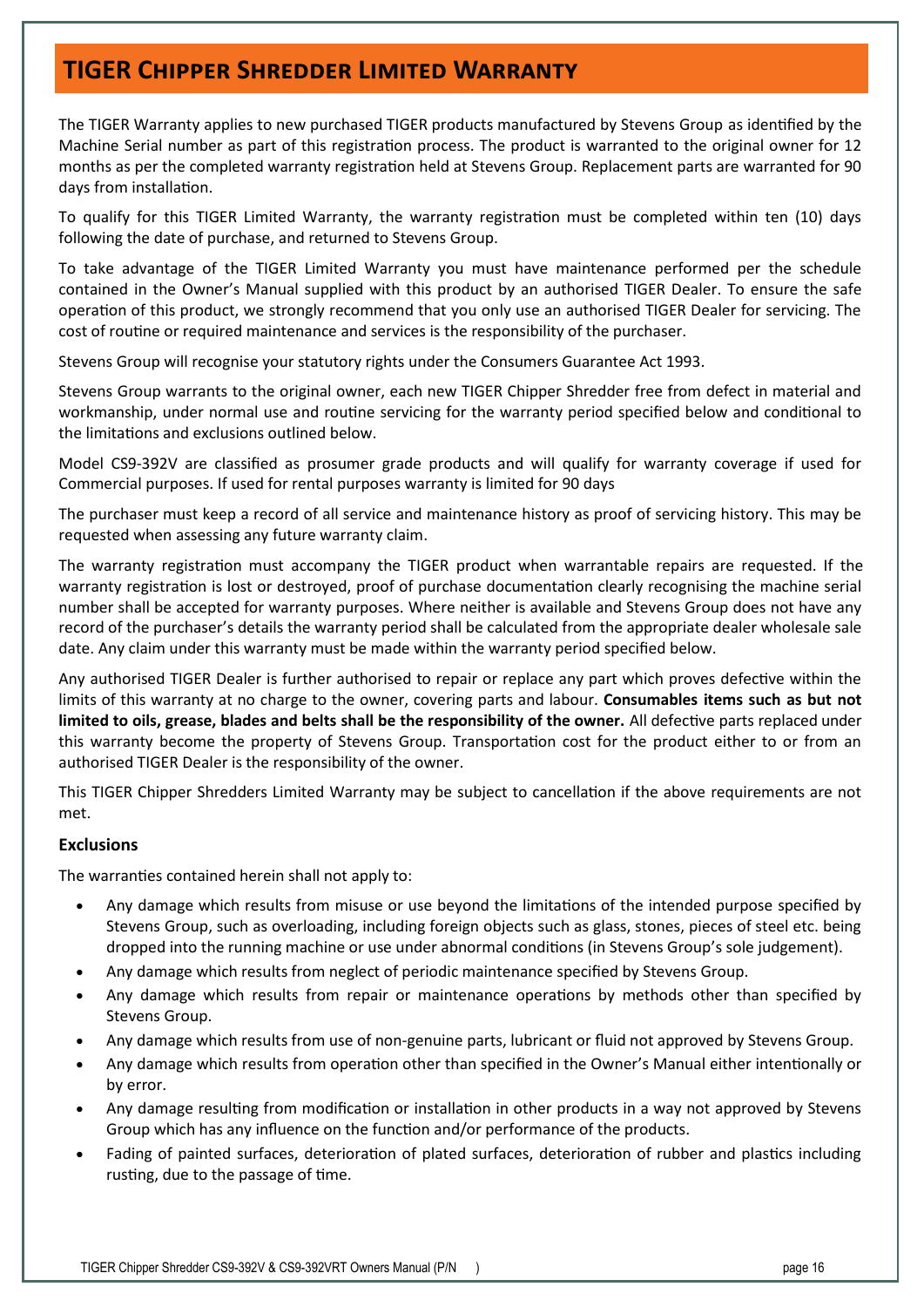- Normal phenomena such as noise, vibration or oil seepage which are considered by Stevens Group as not affecting the quality, function or performance of the product.
- Any damage due to improper storage or transport.
- Consumable replacement items: Belts, cutting blades, anvil, serviceable bearings**.**
- Periodical maintenance items such as cleaning, inspection and adjustments.
- Any repair and/or adjustment performed by persons other than an authorised dealer, or damage resulting there from. As a rule, warranty shall not be applied to the repair or adjustment performed by persons other than an authorised dealer.
- Any repair and/or adjustment to correct improper or poor quality work previously performed.
- Incidental expenses incurred in the warranty claim. (E.g. additional expenses such as those for towing, incurred due to breakdown of the product at a remote location, hotel and meals or communications. Any expense related to personal injury and/or property damage, (exclusive of the product itself). Compensation for loss of time, commercial losses or rental costs of a substitute product during the period of adjustment.
- Any damage which results from unavoidable natural disasters, fire, collision, theft, etc.
- Any normal wear or deterioration, such as that of sliding or rotating parts caused under normal operating conditions. For example: normal wear pivot points, rod ends and bearings.
- Any damage resulting from exposure of the product to soot and smoke, medicines and chemical agents, sea water, sea breeze, salt or other environmental phenomena.

### **Limitations**

- TIGER Chipper Shredder reserves the right to modify, alter and improve any product without incurring any obligation to replace any product previously sold with such modification.
- Equipment and accessories not manufactured by Stevens Group (such as engine, battery and tyres), are warranted only to the extent of the original manufacture's warranty and subject to their allowance to Stevens Group only if found to be defective by such manufacturer.
- In no event shall TIGER Chipper Shredder Warranty exceed the purchase price of the product.
- Stevens Group reserves the right to supply remanufactured parts as it deems appropriate.

| <b>MACHINE WARRANTY TYPE</b> | <b>MACHINE WARRANTY PERIOD</b> |
|------------------------------|--------------------------------|
| Non-Registered               | 6 Months                       |
| Registered                   | 12 Months (Conditional)*       |
| Domestic                     | 24 Months                      |
| Rental                       | 90 Days                        |

*Stevens Group Equipment reserves the right to make design and / or specification changes at any time to its products without obligation to previous purchasers of its products.* 

### **Contact Details**

**Stevens Group PH: 0508 STEVENS +64 9 275 0443 E: sales@stevensgroup.co.nz 293 Landing Drive Mangere, Auckland New Zealand 2022**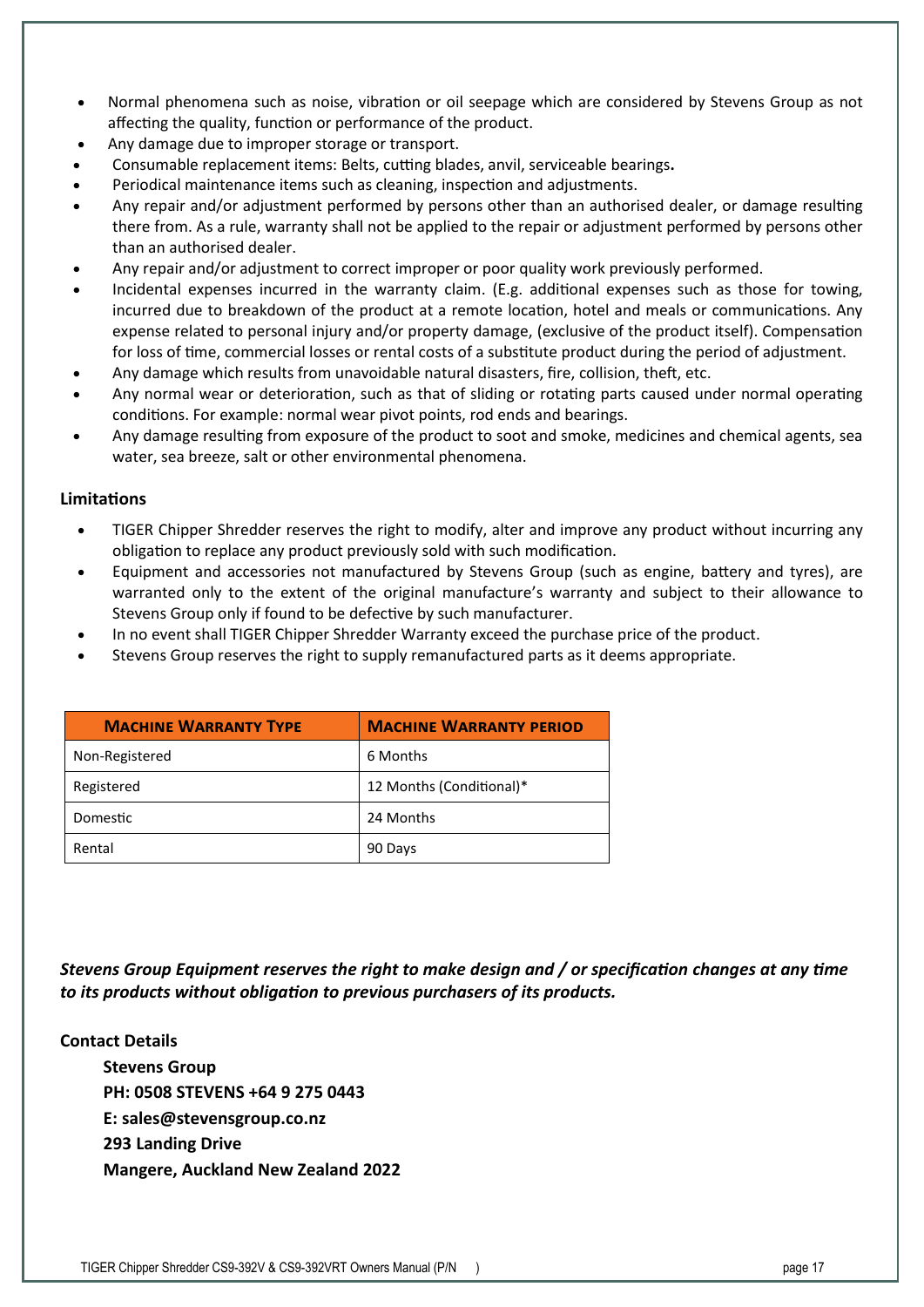# **Trouble Shooting**

| <b>PROBLEM</b>                                               | <b>PROBABLE CAUSE</b>              | <b>SUGGESTED REMEDIES</b>                                                                                                                                                     |  |
|--------------------------------------------------------------|------------------------------------|-------------------------------------------------------------------------------------------------------------------------------------------------------------------------------|--|
| Rotor does not turn                                          | Obstructed discharge               | Use branch or similar object to clear discharge                                                                                                                               |  |
|                                                              | Plugged rotor                      | Clear rotor                                                                                                                                                                   |  |
| Hard to feed chipper or<br>excessive power needed to<br>chip | Obstructed discharge               | Use branch or similar object to clear discharge                                                                                                                               |  |
|                                                              | Dull chipper blades Sharpen blades | Sharpen Blades                                                                                                                                                                |  |
|                                                              | Improper blade clearance           | Adjust clearance                                                                                                                                                              |  |
| Chipper requires excessive<br>power or stalls                | Obstructed discharge               | Use branch or similar object to clear discharge                                                                                                                               |  |
|                                                              | Plugged rotor                      | Clear rotor, feed material into shredder more<br>evenly                                                                                                                       |  |
|                                                              | Green material will not discharge  | Alternately feed dry material, or allow material<br>to dry                                                                                                                    |  |
| Drive belts squealing or<br>smoking                          | Plugged rotor                      | Clear rotor                                                                                                                                                                   |  |
|                                                              | Loose or worn belts                | Adjust belt tension or replace belts if needed                                                                                                                                |  |
| Vibration while running                                      | Drive head vibration               | Check drive belts and pulleys for bad or worn<br>spots                                                                                                                        |  |
|                                                              | Rotor out of balance               | Inspect rotor for broken or missing chipper<br>blades and paddles. Repair if needed. Check<br>rotor to see if it wobbles. Check to see if the<br>rotor is assembled correctly |  |
| Engine dies or runs poorly                                   | Engine problems                    | Contact local Vanguard dealer                                                                                                                                                 |  |

## **Commissioning Checklist & Registration**

It is the retailers responsibility to ensure that this machine is correctly commissioned for use, and that the purchase is registered with Stevens Group, and the Engine is registered with the Vanguard Agency to provide the owner with the full benefit of the warranty policy.

**Product registration must be completed and returned to Stevens Group. For registration info you will require the machine serial number, the engine serial number and customer details.** 

### *It is the Retailers Responsibility to Check the Following:*

|               | <b>Final Assembly</b> Check all bolts for tightness including blades.                   |
|---------------|-----------------------------------------------------------------------------------------|
| Operation     | Instruct the owner/operator on operating procedures and techniques.                     |
| <b>Safety</b> | Instruct owner/operator on safety procedures.                                           |
| Maintenance   | Explain the maintenance requirements and the importance of following the                |
|               | maintenance schedule to the owner/operator.                                             |
| <b>Manual</b> | Emphasise the importance of reading and understanding the manual in full before initial |
|               | operation of the chipper shredder.                                                      |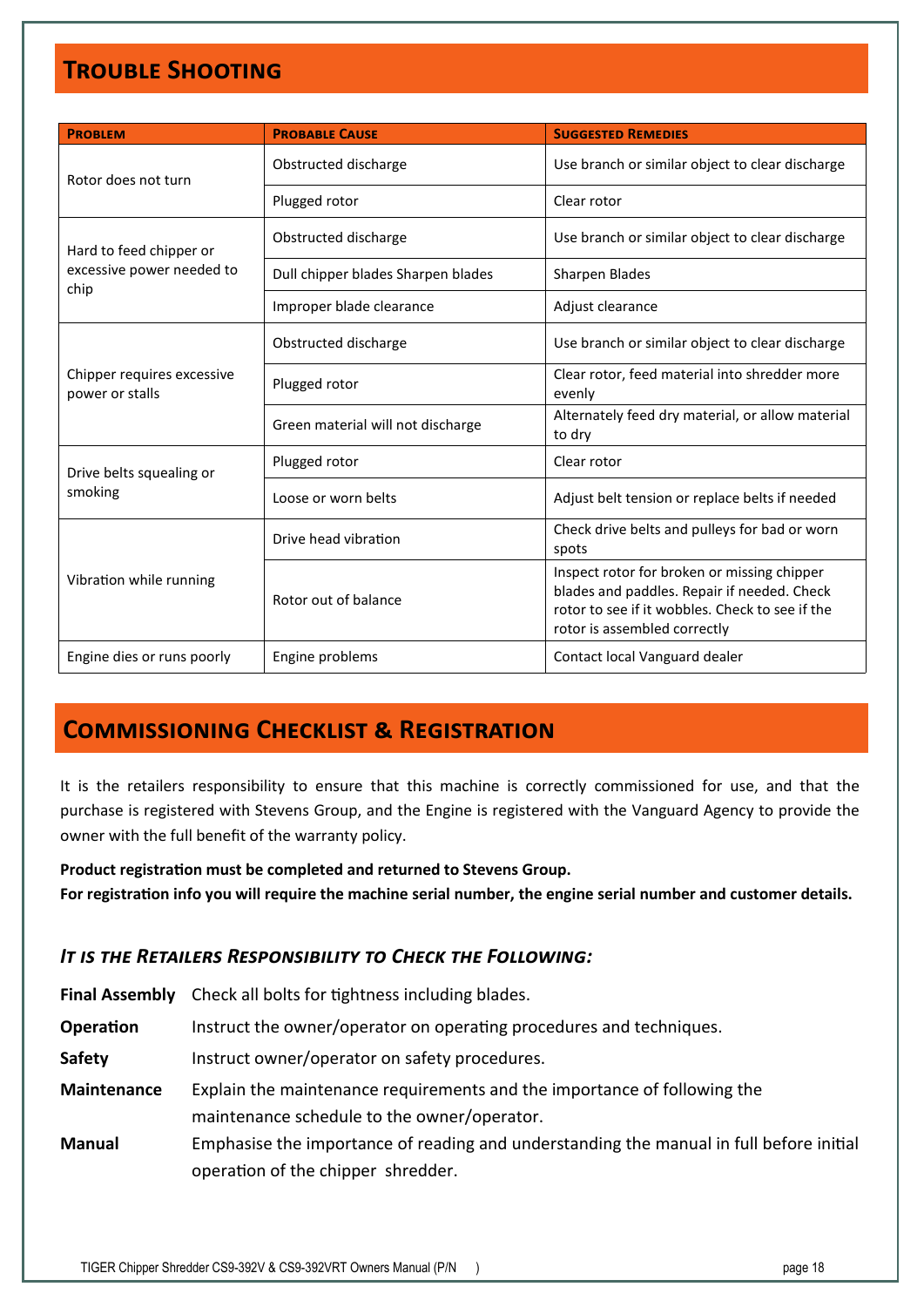